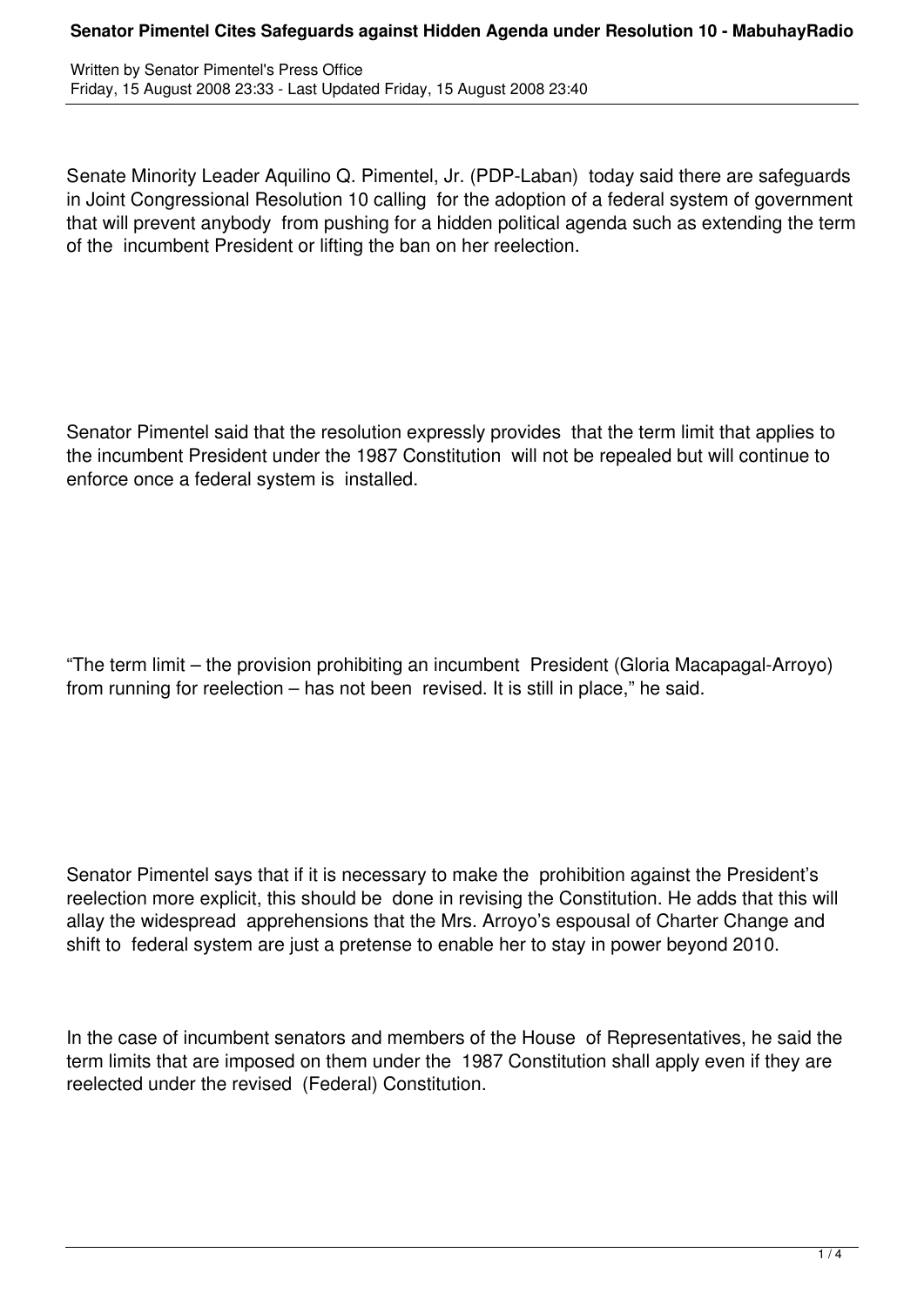## **Senator Pimentel Cites Safeguards against Hidden Agenda under Resolution 10 - MabuhayRadio**

"In other words, there is no intention that the senators and the members of the House who are term-limited under the present Constitution would be exempted from the coverage of the term limits – and that includes me because my second consecutive senatorial term will end in 2010," Senator Pimentel said.

He pointed out that while Resolution 10 will pave the way for the shift from the existing unitary system to a federal system, the present presidential form will be retained.

The minority leader said if the presidential form is replaced by a parliamentary form, it may conceivably enable Mrs. Arroyo to run for Member of Parliament in Pampanga and later turn her gun on the prime ministership.

If Resolution 10 favors the conversion of Congress into a Constituent Assembly, Senator Pimentel said this is because it is the most expedient mode of amending the Constitution.

He said a Constituent Assembly is definitely the least expensive, least cumbersome and fastest way of revising the fundamental law compared to a Constitutional Convention or people's initiative.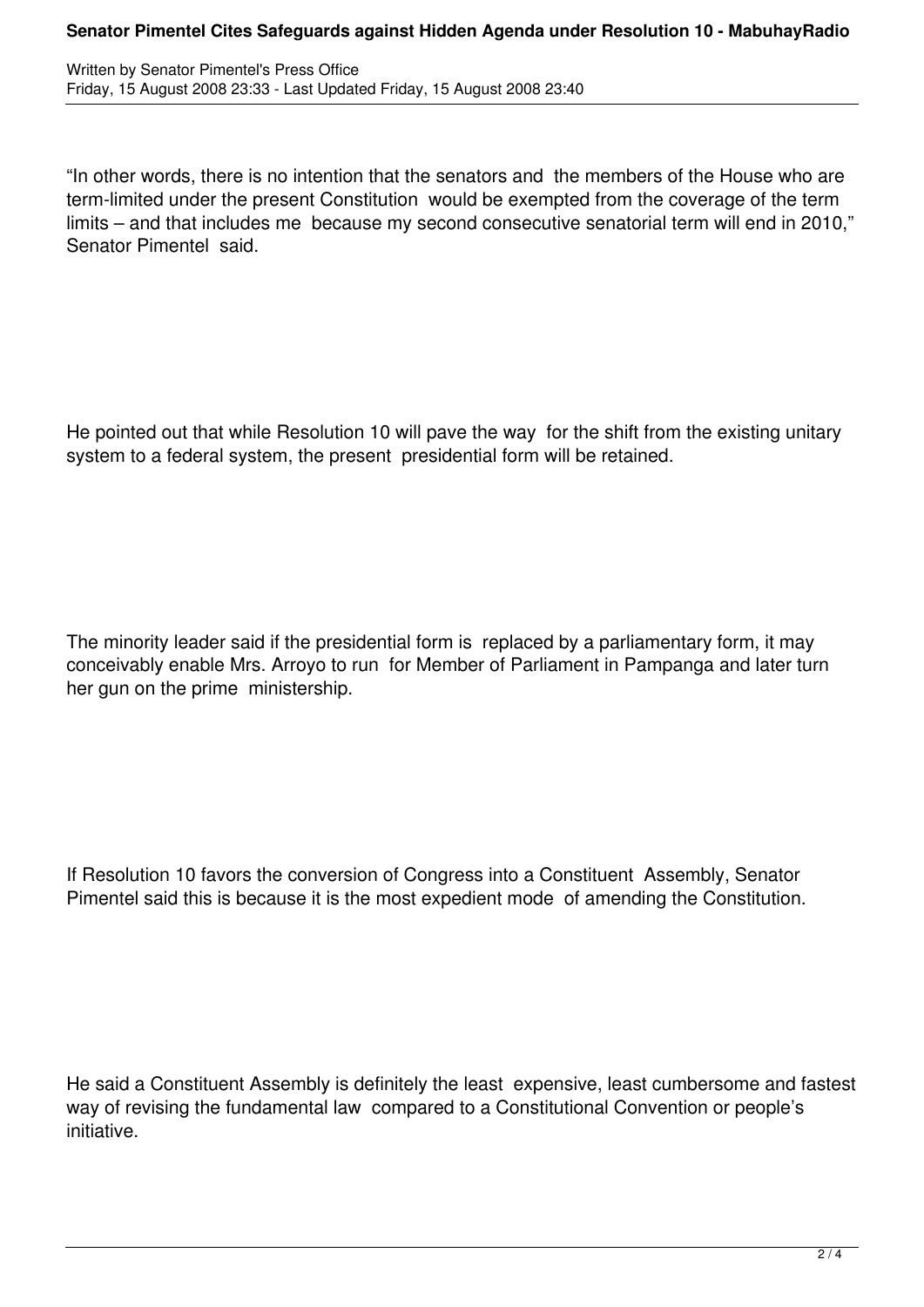Senator Pimentel said the Senate and House will vote separately on the revision of the **Constitution** 

He proposed that if the Constituent Assembly is the favored method of revising the Constitution to adopt a federal system for the country, then the Resolution converting Congress into a Constituent Assembly should: 1. include the agenda – what specific articles of the Constitution would be amended – as we do in Resolution 10; and 2. be passed by the vote of three-fourths of all members of the Senate and the House voting separately.

"If we do not define the agenda in the resolution, the people would have every reason to suspect that we, the members of Congress, have a hidden agenda. By putting on record what we want changed in the Constitution with specificity, we put to rest that popular suspicion," Mr. Pimentel said.

Senator Pimentel said the resolution should the Senate and House, once convened as a Constituent Assembly, should meet and vote separately on any amendment by a three-fourth vote of all their respective members.

He said it would be illogical to require the Senate and House to meet and vote jointly because the Senate with only 24 authorized members can easily be swamped by the House, which has